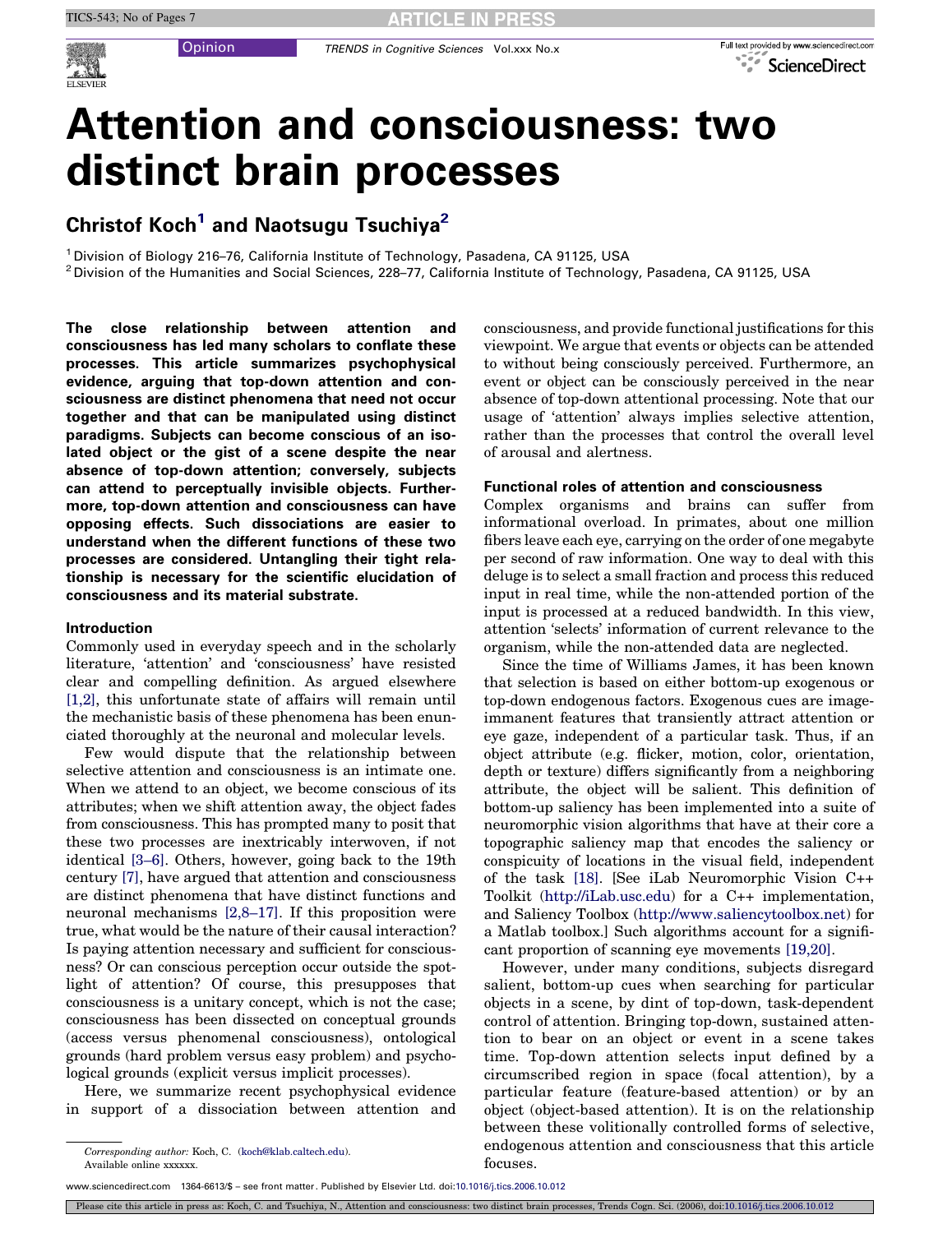<span id="page-1-0"></span>2 **Opinion** TRENDS in Cognitive Sciences Vol.xxx No.x

Consciousness is surmised to have substantially different functions from attention. These include summarizing all information that pertains to the current state of the organism and its environment and ensuring this compact summary is accessible to the planning areas of the brain, and also detecting anomalies and errors, decision making, language, inferring the internal state of other animals, setting long-term goals, making recursive models and rational thought.

To the extent that one accepts that attention and consciousness have different functions, one must also accept that they cannot be the same process. It follows, then, that any conscious or unconscious percept or behavior can be classified in one of four ways, depending on whether top-down attention is required and whether it necessarily gives rise to consciousness.

## The four ways of processing visual events and behaviors

Although many scholars agree that attention and consciousness are distinct, they insist that attention is necessary for consciousness, and that non-attended events remain hidden. For example, Dehaene et al. [\[16\]](#page-5-0) state that considerable evidence indicates that, without attention, conscious perception cannot occur. We now review evidence that argues otherwise.

#### Attention with consciousness

When we attend to a face or to an object within a cluttered scene, we usually become conscious of its attributes and have access to all of the attendant privileges of consciousness (e.g. working memory and verbal reportability). Although the minimal neuronal mechanisms that are jointly sufficient for any one conscious percept remain elusive, evidence from models agrees that these mechanisms must involve a reciprocal relationship between cellular populations in extrastriate visual cortices and neurons in the premotor and prefrontal cortices, mediated by long-range corticocortical feedforward and feedback projections [\[1,14,21–23\]](#page-5-0).

More than a century of research has quantified the ample benefits afforded by attention and conscious perception. For example, Mack and Rock [\[24\]](#page-5-0) demonstrated compellingly that subjects must attend to novel or unexpected stimuli to become conscious of them. These percepts occupy the lower-right quadrant of our attention– consciousness design matrix (Table 1).

#### No attention, no consciousness

At the other end of the spectrum are objects or events that do not benefit from a top-down attentional bias. Under these conditions, the associated net wave of spiking activity moving from the retina into primary visual cortex and beyond will not trigger a conscious percept (see 'Processing without top-down attention and consciousness'). However, such non-attended or minimally attended, non-conscious activity can still be causally effective and leave traces that can be detected using sensitive behavioral techniques. For instance, we surmise that negative afterimages [\[25–27\]](#page-5-0) can be produced by invisible stimuli in the (near) absence of top-down attention. These occupy the upper-left quadrant of Table 1.

What about the two remaining quadrants, which cover events and behaviors that require top-down attention but do not give rise to conscious perception, and events and behaviors that give rise to consciousness without top-down attention? These can be studied using techniques that independently manipulate top-down attention and visual consciousness ([Box 1\)](#page-2-0).

#### Attention without consciousness

Subjects can attend to a location for many seconds and yet fail to see one or more attributes of an object at that location (lower-left quadrant in Table 1). In lateral masking (visual crowding), the orientation of a peripherally presented grating is hidden from conscious sight but remains sufficiently potent to induce an orientationdependent aftereffect [\[28\]](#page-5-0). An aftereffect induced by an invisible illusory contour can require focal attention even when the object at the center of attention is invisible [\[29\].](#page-5-0) Furthermore, priming has been elicited [\[10\]](#page-5-0) for invisible words (suppressed by a combination of forward and backward masking), but only if the subject was attending to the invisible prime–target pair; without attention, the same word fails to elicit priming. Male and female nudes attract attention when they are rendered completely invisible by continuous flash suppression [\[30\].](#page-5-0) Interestingly, in heterosexuals, these effects are apparent only for nudes of the opposite sex. Note that without the mask, these stimuli are clearly visible. Likewise, the blindsight patient GY has the usual reaction-time advantages for the detection of targets in his blind visual field when attentionally cued, even when the cues are located in his blind field [\[13\]](#page-5-0) (see also Refs [\[31,32\]](#page-5-0) for further evidence).

|  |  | Table 1. A fourfold classification of conscious and unconscious percepts and behaviors <sup>a</sup> |  |
|--|--|-----------------------------------------------------------------------------------------------------|--|
|  |  |                                                                                                     |  |

|                                    | Might not give rise to consciousness                                     | <b>Gives rise to consciousness</b>             |
|------------------------------------|--------------------------------------------------------------------------|------------------------------------------------|
| Top-down attention is not required | Formation of afterimages                                                 | Pop-out in search                              |
|                                    | Rapid vision $\left\langle \langle 120 \text{ ms} \rangle \right\rangle$ | Iconic memory                                  |
|                                    | Zombie behaviors                                                         | Gist                                           |
|                                    |                                                                          | Animal and gender detection in dual tasks      |
|                                    |                                                                          | Partial reportability                          |
| Top-down attention is required     | Priming                                                                  | Working memory                                 |
|                                    | Adaptation                                                               | Detection and discrimination of unexpected and |
|                                    | Visual search                                                            | unfamiliar stimuli                             |
|                                    | Thoughts                                                                 | Full reportability                             |

<sup>a</sup>This classification organizes conscious and unconscious percepts and behaviors into four, psychophysically defined, categories, depending on whether top-down attention is necessary and whether they necessarily give rise to phenomenal consciousness.

www.sciencedirect.com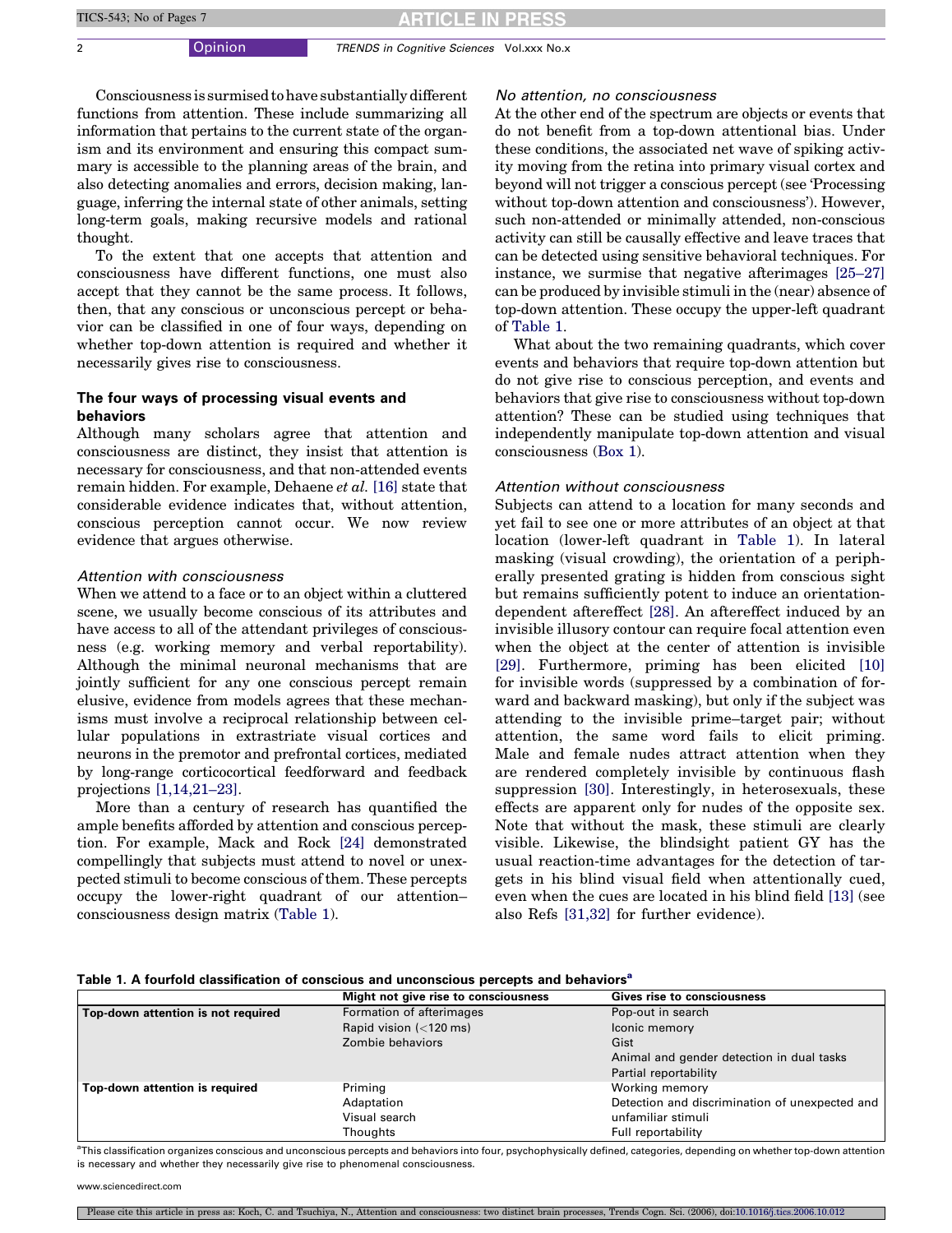Opinion TRENDS in Cognitive Sciences Vol.xxx No.x 3

#### <span id="page-2-0"></span>Box 1. Psychophysical methods for independent manipulation of visual consciousness and top-down attention

Top-down attention and consciousness can be tightly coupled. To dissociate them, experimental methods are required that manipulate either attention or consciousness, independently or semi-independently, in a specific manner with few side effects. The dual-tasks paradigm [\[36,37\]](#page-5-0) manipulates top-down, focal attention without affecting bottom-up saliency; a central, attentional-demanding discrimination task is presented at the center of gaze, while a secondary stimuli is projected in the periphery (Figure Ia of this box). Subjects carry out either the central task or the peripheral task, or both simultaneously, while the scene and its layout remain the same. Surprisingly, seemingly complex peripheral tasks can be performed equally well under either the single-task or dual-tasks condition [\[38–40\],](#page-5-0) whereas computationally simpler tasks deteriorate when performed simultaneously with the

central task (Figure Ib,c). The dual-tasks paradigm quantifies what type of stimulus attributes can be signaled and consciously perceived in the near absence of top-down spatial attention [\[51\].](#page-6-0)

Visual consciousness is manipulated using a multitude of techniques, such as backward masking, standing wave of invisibility, crowding, bistable figures (Figure Id), binocular rivalry, flash suppression, continuous flash suppression [\[26,52\]](#page-5-0), motion-induced blindness and attentional blink (for a review, see Ref. [\[53\]](#page-6-0)). These techniques control the visibility of an object or part of an object in space and time. The dual-tasks paradigm can be combined with these methods, enabling the independent manipulation of top-down attention and consciousness (Figure Ie), although we await a full factorial analysis for many popular experiments [\(Box 2\)](#page-4-0).



Figure I. The dual-tasks paradigm. (a) The dual-tasks paradigm studies how performance of a secondary task in the periphery (empty red circle) is affected when a centrally presented attention-demanding task (centered red circle) is performed simultaneously. (b) Participants can decide whether a natural scene includes an animal at the same time as performing a central task. Scene categorization task performance (y-axis) remains at the same level under single-task (normalized to 100% on the yaxis) and dual-tasks (depicted as circles with standard error of the mean) conditions. Note that the central task performance (x-axis) also remains the same in single-task (normalized to 100% on the x-axis) and dual-tasks (shown as circles) situations. (c) However, participants are unable to distinguish between a red–green disk and a green-red one when attention is engaged at the center. (d) An example of a bistable conscious percept (Rubin's vase: two silhouettes versus a vase). (e) The effect of withdrawing top-down attention could be characterized by embedding Rubin's vase, a bistable percept, into a dual-tasks experiment [\[54\]](#page-6-0) [\(Box 2](#page-4-0)). Figure Ib,c modified from Ref. [\[38\].](#page-5-0)

Finally, feature-based attention can spread to invisible stimuli [\[33,34\]](#page-5-0). Indeed, when searching for an object in a cluttered scene (e.g. keys in a messy room), attention is paid to an invisible object and its associated features. This research shows that attentional selection does not necessarily engender conscious sensation.

## Consciousness in the near absence of attention Conversely, when focusing intensely on one event, the world is not perceived as a tunnel, with everything outside the focus of attention gone (upper-right quadrant in

[Table 1](#page-1-0)). We are always aware of some aspects of the world that surrounds us, such as its gist. Indeed, gist is immune from inattentional blindness [\[24\]](#page-5-0): when a photograph was briefly flashed unexpectedly onto a screen, subjects could accurately report a summary of the photograph. In a mere 30 ms presentation time, the gist of a scene can be apprehended. This is insufficient time for top-down attention to play much of a role. Furthermore, because gist is a property associated with the entire image, any process that locally enhances features, such as focal attention, will be of limited use.

www.sciencedirect.com

ase cite this article in press as: Koch, C. and Tsuchiya, N., Attention and consciousness: two distinct brain processes, Trends Cogn. Sci. (2006), doi:10.1016/j.tics.2006.10.01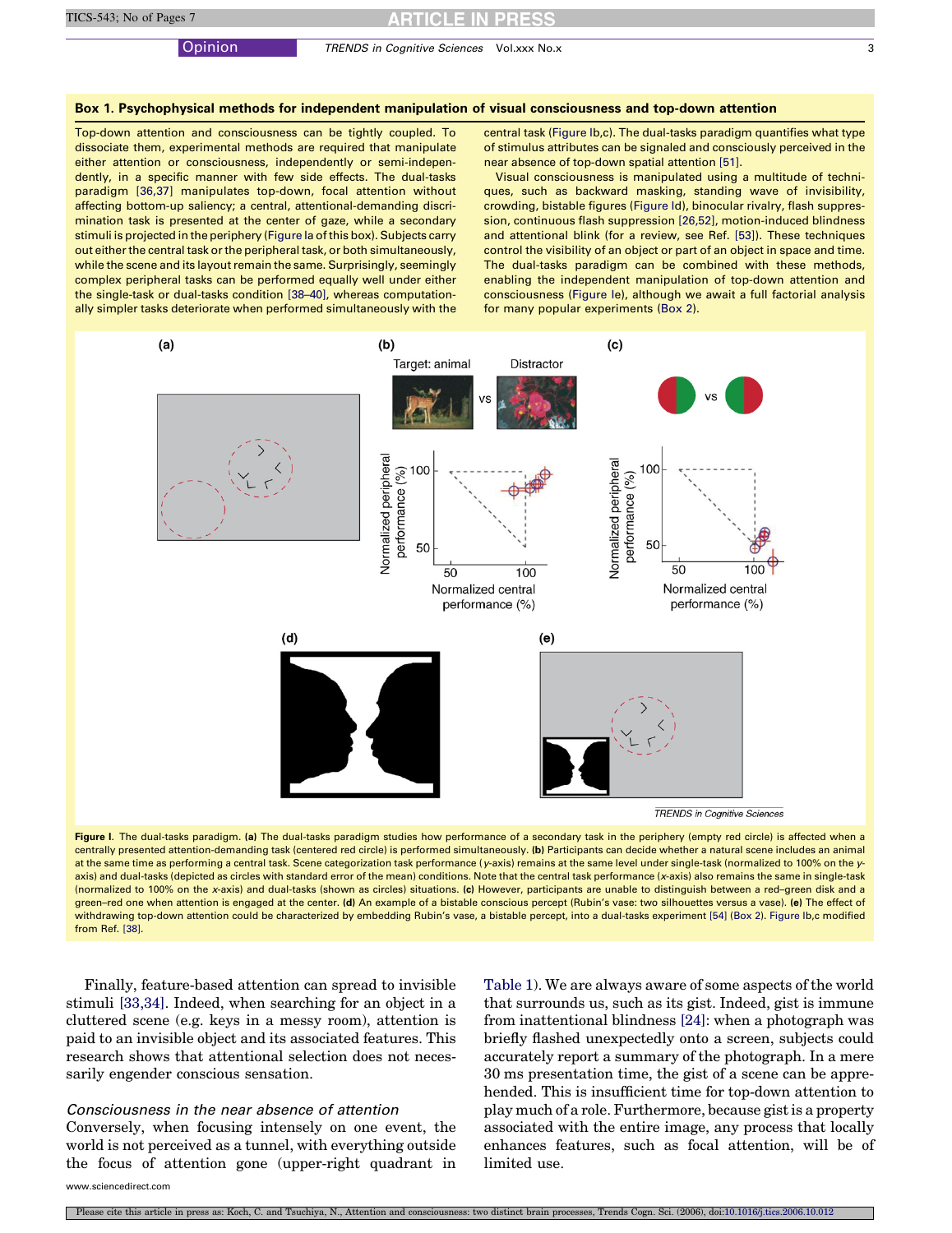## **RTICLE IN PRESS**

4 Opinion TRENDS in Cognitive Sciences Vol.xxx No.x

A common arrangement in many experiments involves studying the perception of a single object (e.g. a bar) in an otherwise empty display. In this situation, what function would top-down, selective attention need to perform when there is no competing object in or around fixation? Indeed, the most popular neuronal model of attention, biased competition [\[35\],](#page-5-0) predicts that in the absence of competition, no or little attentional enhancement occurs (see also Ref. [\[12\]\)](#page-5-0).

In a dual-tasks paradigm, the subject's attention is drawn to an attentionally demanding central task, while at the same time a secondary stimulus is flashed in the periphery [\[36,37\]](#page-5-0) ([Box 1\)](#page-2-0). With focal attention busy at the center, subjects can determine whether a scene contains an animal (or a vehicle) but are unable to distinguish between a red–green and a green–red disk [\[38\]](#page-5-0). Likewise, subjects can distinguish between male and female faces in the periphery or even between famous and non-famous faces [\[39,40\].](#page-5-0) However, remarkably, subjects are frustrated by tasks that are computationally much simpler (e.g. discriminating between a rotated 'L' and a rotated 'T'). Thus, although it cannot be said with certainty that observers do not deploy some top-down attention to the peripheral target in dual-tasks experiments that require training and concentration (i.e. high arousal), it seems that subjects can perform certain discriminations in the near absence of top-down attention. And they are not guessing: they can be confident of their discrimination choices and 'see', albeit often indistinctly, the peripheral stimuli.

### Processing without top-down attention and consciousness

Visual input can be classified rapidly. As demonstrated by Kirchner and Thorpe [\[41\]](#page-5-0), at  ${\sim}120\,\mathrm{ms},$  the brain can begin to determine whether a briefly flashed image contains animals or not. At this speed, it is no surprise that subjects often respond without having consciously seen the image; consciousness of the image might come later or not at all. Dual-tasks and dual-presentation paradigms support the idea that such discriminations can occur in the near absence of focal, spatial attention [\[38,42\],](#page-5-0) implying that purely feedforward networks can support complex visual decision making [\[43,44\]](#page-5-0). Supporting this conclusion are neurophysiologically grounded computer models of the feedforward stages of the visual-processing hierarchy [\[45\]](#page-6-0) that achieve human-like performance levels in such categorization tasks (T. Serre et al., unpublished; see [http://cbcl.mit.edu/publications/](http://cbcl.mit.edu/publications/ps/SerreOlivaPoggio06.pdf) [ps/SerreOlivaPoggio06.pdf](http://cbcl.mit.edu/publications/ps/SerreOlivaPoggio06.pdf)).

Animal experiments could prove this assertion. Imagine that all the corticocortical pathways from prefrontal cortex back to visual cortex could be transiently knocked out using a molecular silencing tool (without compromising feedforward processing). That is, for a couple of hours, the brain of a monkey would support only feedforward pathways. It is likely that such an animal could still perform a previously learnt rapid discrimination task with the same level of performance as before the intervention (upper-left quadrant in [Table 1](#page-1-0)), without top-down attention and without conscious perception.

Attention and consciousness can oppose each other

Withdrawing top-down attention from a stimulus and cloaking it from consciousness can have opposing effects. When observers try to find two embedded targets within a rapidly flashed stream of images, they often fail to see the second target, the attentional blink [\[46\].](#page-6-0) Counterintuitively, Olivers and Nieuwenhuis [\[47\]](#page-6-0) found that observers can see both the first and the second targets better when they are distracted by a simultaneous auditory dual task or when they are encouraged to think about task-irrelevant events. Recent work on afterimages, stabilization of bistable figures and complex decision making hint at striking dissociations between the effects of manipulating attention and consciousness independently ([Box 2](#page-4-0)). Such findings are difficult to understand within a framework that aligns top-down attention closely with consciousness.

#### Relationship to other conceptual distinctions

Dehaene and colleagues [\[16\]](#page-5-0) propose a tripartite ontology, based on the global workspace hypothesis of Baars (for an updated view, see Ref. [\[14\]\)](#page-5-0) and Dehaene et al. [\[23\]](#page-5-0), whereby any physical stimulus triggers subliminal, preconscious or conscious processing. What decides the fate of a stimulus is its strength and whether or not top-down attention is deployed. This threefold distinction maps onto our fourfold one if subliminal processing is equated with the two left quadrants and preconscious processing with the upper-right quadrant ([Table 1](#page-1-0)). One important difference is our assumption that consciousness can occur without top-down attention (upper-right quadrant). A priori, there is no fundamental reason why global workspace theory requires actively paying attention to a stimulus in order to be conscious of it. There might be many routes by which the global workspace could be accessed, in addition to that of top-down attention.

#### Do these conclusions hold for real life?

It could be contested that top-down attention without consciousness and consciousness with little or no top-down attention are arcane laboratory curiosities that have little relevance to the real world. We believe otherwise. A lasting insight into human behavior – eloquently articulated by Friedrich Nietzsche – is that much action bypasses conscious perception and introspection. In particular, Goodale and Milner [\[48\]](#page-6-0) isolated highly trained, automatic, stereotyped and fluid visuomotor behaviors that work in the absence of phenomenal experience. As anybody who runs mountain trails, climbs, plays soccer or drives home on automatic pilot knows, these sensorimotor skills – dubbed zombie behaviors [\[49\]](#page-6-0) – require rapid and sophisticated sensory processing. Confirming a long-held belief among trainers, athletes perform better at their highly tuned skill when they are distracted by a skill-irrelevant dual task (e.g. paying attention to tones) than when they pay attention to their exhaustively trained behaviors [\[50\].](#page-6-0)

The history of any scientific concept (e.g. energy, atoms or genes) is one of increasing differentiation and sophistication until its action can be explained in a quantitative and mechanistic manner at a lower, more elemental level. We are far from this ideal in the inchoate science of consciousness. Yet functional considerations and the

www.sciencedirect.com

Please cite this article in press as: Koch, C. and Tsuchiya, N., Attention and consciousness: two distinct brain processes, Trends Cogn. Sci. (2006), doi[:10.1016/j.tics.2006.10.012](http://dx.doi.org/10.1016/j.tics.2006.10.012)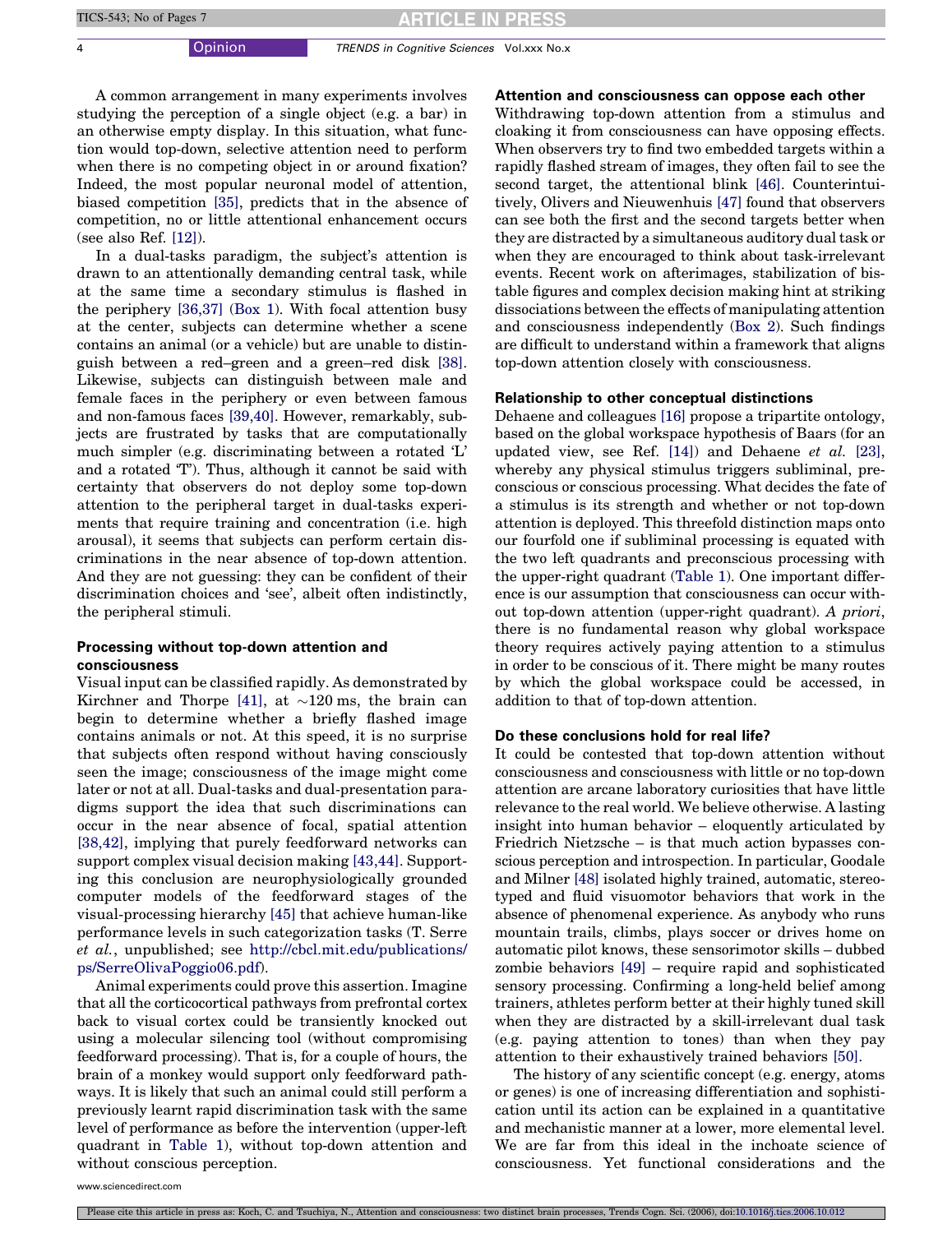#### <span id="page-4-0"></span>Box 2. Can top-down attention and awareness have opposite effects?

Attention and its neuronal correlate can be understood in the context of selection and biased competition [\[35\];](#page-5-0) attention acts as a winnertakes-all, enhancing one coalition of neurons (representing the attended object) at the expense of others (non-attended stimuli). Paradoxically, reducing attention can enhance awareness [\[47\]](#page-6-0) and certain behaviors [\[50\]](#page-6-0).

Consider the formation of afterimages (Figure Ia of this box). If an item is attended to during adaptation, the intensity of the subsequent afterimage becomes weaker and its duration shorter compared with an unattended item [\[55,56\]](#page-6-0) (Figure Ib). However, if the image is perceptually suppressed during adaptation, the afterimage is substantially weakened [\[26,27\].](#page-5-0) Thus, focal attention and consciousness have opposing effects.

Next, consider freezing in bistable perception [\[57\]](#page-6-0) (Figure Ic). During continuous viewing of an ambiguous stimulus, the percept flips stochastically. Yet if the bistable figure is briefly removed (leaving the display empty), the dominant percept at the start of the new display is the same as when the percept disappeared. This freezing is disrupted if spatial attention is distracted from the empty display [\[58\]](#page-6-0), most probably by disrupting memory buildup. This can be thought of as speeding up perceptual switching. Yet distracting focal attention during bistable perception slows down the switching

rate [\[54\]](#page-6-0) (Figure Id). In other words, withdrawing focal attention when the stimulus is invisible (i.e. not consciously seen) disrupts perceptual freezing, whereas withdrawing attention when the stimulus is visible slows down switching.

Finally, consider complex decision making (Figure Ie). The study by Dijksterhuis et al. [\[59\]](#page-6-0) consisted of three phases: examination of items, deliberation and decision. Either four or 12 properties for each of four cars were shown one at a time during the examination phase. Subjects then deliberated for several minutes without the attributes being visible (i.e. subjects had to remember them; this can be thought of as an 'invisible' condition) before making a purchasing decision. Dijksterhuis et al. manipulated whether or not subjects were kept busy by performing a cognitively engaging task during the deliberation period. They concluded that when faced with working-memory overload, an explicit strategy based on deliberate and rational thought leads to poor decision making, whereas distracting subjects while they decide which car to buy greatly increases the probability of a good decision (Figure If). We surmise that if the list of items were present throughout the decision-making period, thereby reducing working-memory load, an attention-distracting task would degrade purchasing performance. Note that a complete independent manipulation of attention and consciousness has not been performed in any of these examples.

| (a)                                                       |                                         |                                   | Unattended<br>(b) Fixate for $8s$<br>appears first                    |  |  |
|-----------------------------------------------------------|-----------------------------------------|-----------------------------------|-----------------------------------------------------------------------|--|--|
| Afterimage                                                | Adaptor invisible                       | <b>Adaptor visible</b>            |                                                                       |  |  |
| Weaker afterimages (?)<br>Inattention to adaptor          |                                         | Strong afterimages                |                                                                       |  |  |
| Attention to adaptor                                      | Weakest afterimages                     | Weak afterimages                  | Attend to green<br>Attended appears                                   |  |  |
|                                                           |                                         |                                   | later                                                                 |  |  |
| (c)                                                       |                                         |                                   | Slower flip rate without attention<br>(d)                             |  |  |
| <b>Stabilization</b>                                      | <b>Rivalry invisible</b>                | <b>Rivalry visible</b>            |                                                                       |  |  |
| Inattention to rivalry                                    | Faster switches,<br>less freezing       | Slower switches,<br>more freezing |                                                                       |  |  |
| Slower switches,<br>Attention to rivalry<br>more freezing |                                         | Faster switches,<br>less freezing | Faster flip rate with attention                                       |  |  |
| (e)                                                       |                                         |                                   | (f)                                                                   |  |  |
| <b>Decision making</b>                                    | List invisible                          | List visible                      | $6 -$                                                                 |  |  |
| Inattention to<br>decision making                         | <b>Better decision</b>                  | Worse decision (?)                | Preference rating<br>for the best car<br>$4-$<br>$2-$<br>$\mathbf{0}$ |  |  |
| Attention to decision making                              | Chance performance<br>Best decision (?) |                                   | Simple<br>Complex<br>decision<br>decision                             |  |  |
|                                                           |                                         |                                   | Attention to decision making<br>Inattention to decision making        |  |  |
|                                                           |                                         |                                   | <b>TRENDS in Cognitive Sciences</b>                                   |  |  |

Figure I. Three examples of dissociation of the effects of attention and awareness. (a,b) When an adaptor is attended to, the associated afterimage becomes weaker and appears later (blue gradation) [\[55,56\];](#page-6-0) note that the afterimages are fainter than graphically indicated. Yet, paradoxically, when the adaptor is rendered invisible, its afterimage is substantially weakened (pink gradation) [\[26,27\]](#page-5-0). (c,d) When attention is withdrawn from a visible bistable rivalry target (e.g. a Necker cube), the rate of perceptual flips slows down (blue gradation) [\[54\]](#page-6-0). When the target stimulus is intermittently presented (stabilization), the opposite occurs: withdrawing attention from the target causes less stabilization and the perceptual flip rate speeds up (pink gradation) [\[58\]](#page-6-0). (e,f) When confronted with a complex decision for which many items must be remembered (i.e. the list is invisible), distracting subjects from the decision-making process improves performance (pink gradation) [\[59\]](#page-6-0). '(?)' indicates that data are not available at this point. [Figure I](#page-2-0)f modified from Ref. [\[59\]](#page-6-0).

www.sciencedirect.com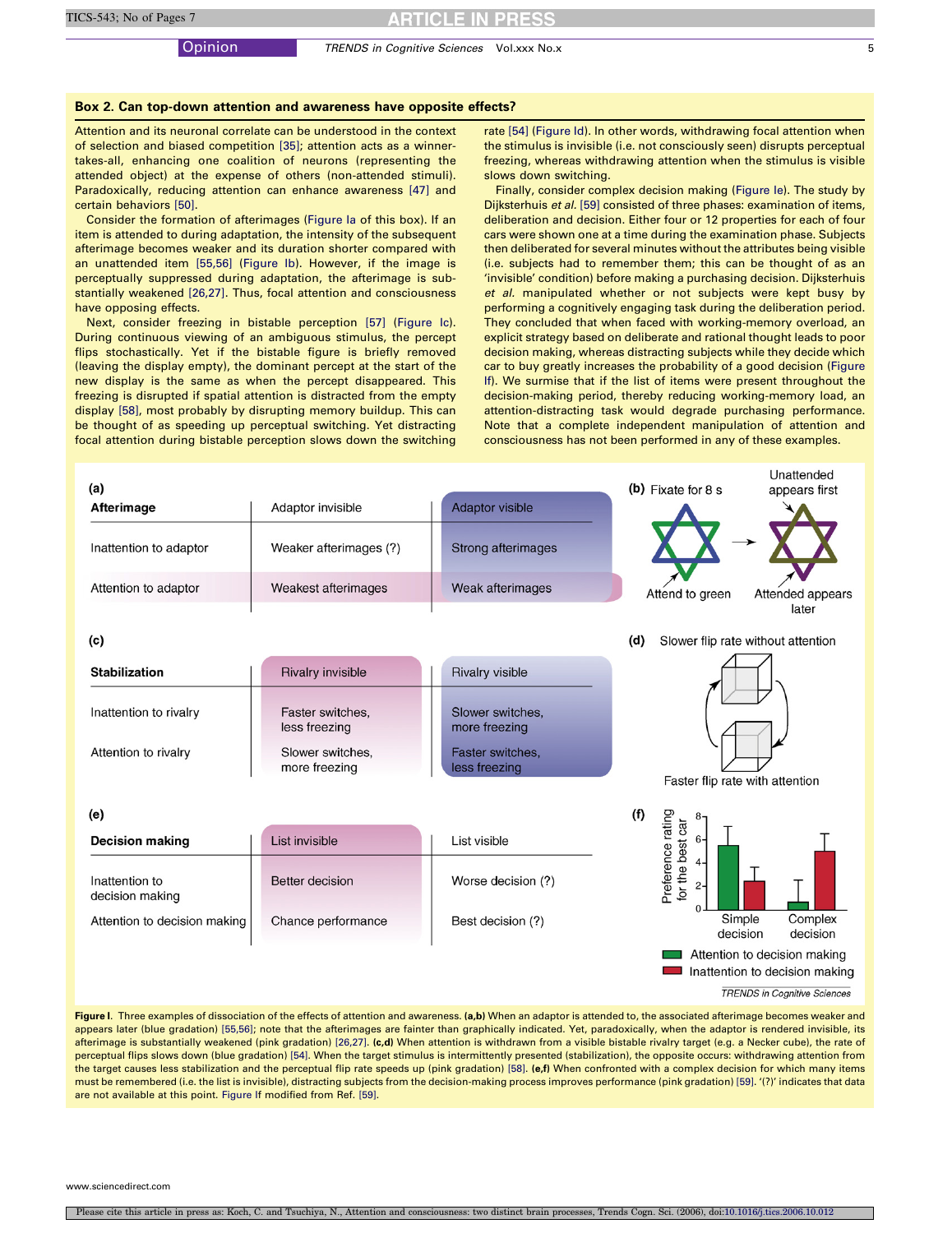# **ARTICLE IN PRESS**

#### <span id="page-5-0"></span>6 Opinion TRENDS in Cognitive Sciences Vol.xxx No.x

## Box 3. Questions for future research

- When studying the neuronal correlates of consciousness (NCC), great care must be taken to untangle the effects of top-down attention from those of consciousness [\[60–62\].](#page-6-0) Have the suggested NCC been confounded by attentional effects?
- Does perception of gist, a high-level semantic description of a scene (e.g. two people drinking; a man walking a dog), depend on focal, top-down attention? How good are people at describing the gist of novel, natural scenes under dual-tasks conditions?
- What are the neuronal mechanisms that lead to improved zombie behaviors in the near absence of top-down attention [\[50\]](#page-6-0)? Do those aspects of reasoning, language processing and thinking that proceed in the absence of consciousness function better without top-down attention?
- The arguments outlined in this article also apply for other modalities (i.e. hearing and touch), although it might be difficult to find ways to manipulate awareness of stimuli. Can robust illusions be found to manipulate awareness in other modalities? Can attention be shown without awareness and awareness be shown without attention, and what are the opposing effects of the two in these modalities?

empirical and conceptual work of many scholars over the past decade make it clear that these psychologically defined processes – top-down attention and consciousness – so often conflated, are not the same. This empirical and functional distinction clears the deck for a concerted neurobiological attack on the core problem – that of identifying the necessary and sufficient neural causes of a conscious percept (see Box 3 for Questions for future research).

#### Acknowledgements

Owing to space limitations, we could not discuss all the relevant literature and apologize to those whose work was not cited here. We thank R. Blake, N. Block, A. Cleeremans, S. He, Y. Jiang, R. Kanai, V. Lamme, C. Paffen, and M. Snodgrass for discussion. We thank the participants of our tutorial at ASSC10 Oxford for their feedback. This research was supported by the NIMH, the NSF, the Keck Foundation, the Moore Foundation, and the Tom Slick Research Awards from the Mind Science Foundation.

#### References

- 1 Crick, F. and Koch, C. (2003) A framework for consciousness. Nat. Neurosci. 6, 119–126
- 2 Koch, C. (2004) The Quest for Consciousness: a Neurobiological Approach, Roberts and Publishers
- 3 O'Regan, J.K. and Noe, A. (2001) A sensorimotor account of vision and visual consciousness. Behav. Brain Sci. 24, 939–973
- 4 Posner, M.I. (1994) Attention: the mechanisms of consciousness. Proc. Natl. Acad. Sci. U. S. A. 91, 7398–7403
- 5 Velmans, M. (1996) The Science of Consciousness, Routledge
- 6 Merikle, P.M. and Joordens, S. (1997) Parallels between perception without attention and perception without awareness. Conscious. Cogn. 6, 219–236
- 7 Wundt, W. (1874) Grundzüge der physiologischen Psychologie, Engelmann
- 8 Iwasaki, S. (1993) Spatial attention and two modes of visual consciousness. Cognition 49, 211–233
- 9 Hardcastle, V.G. (1997) Attention versus consciousness: a distinction with a difference. Cognitive Studies. Bulletin of the Japanese Cognitive Science Society 4, 56–66
- 10 Naccache, L. et al. (2002) Unconscious masked priming depends on temporal attention. Psychol. Sci. 13, 416–424
- 11 Lamme, V.A. (2003) Why visual attention and awareness are different. Trends Cogn. Sci. 7, 12–18
- 12 Woodman, G.F. and Luck, S.J. (2003) Dissociations among attention, perception, and awareness during object-substitution masking. Psychol. Sci. 14, 605–611
- 13 Kentridge, R.W. et al. (2004) Spatial attention speeds discrimination without awareness in blindsight. Neuropsychologia 42, 831–835
- 14 Baars, B.J. (2005) Global workspace theory of consciousness: toward a cognitive neuroscience of human experience. Prog. Brain Res. 150, 45– 53
- 15 Block, N. (2005) Two neural correlates of consciousness. Trends Cogn. Sci. 9, 46–52
- 16 Dehaene, S. et al. (2006) Conscious, preconscious, and subliminal processing: a testable taxonomy. Trends Cogn. Sci. 10, 204–211
- 17 Bachman, T. (2006) A single metatheoretical framework for a number of conscious-vision phenomena. In Psychological Science Around the World (Jing, Q., ed.), pp. 229–242, Psychology Press
- 18 Itti, L. and Koch, C. (2001) Computational modelling of visual attention. Nat. Rev. Neurosci. 2, 194–203
- 19 Parkhurst, D. et al. (2002) Modeling the role of salience in the allocation of overt visual attention. Vision Res. 42, 107–123
- 20 Peters, R.J. et al. (2005) Components of bottom-up gaze allocation in natural images. Vision Res. 45, 2397–2416
- 21 Tononi, G. and Edelman, G.M. (1998) Consciousness and complexity. Science 282, 1846–1851
- 22 Lamme, V.A. and Roelfsema, P.R. (2000) The distinct modes of vision offered by feedforward and recurrent processing. Trends Neurosci. 23, 571–579
- 23 Dehaene, S. et al. (2003) A neuronal network model linking subjective reports and objective physiological data during conscious perception. Proc. Natl. Acad. Sci. U. S. A. 100, 8520–8525
- 24 Mack, A. and Rock, I. (1998) Inattentional Blindness, MIT Press
- 25 Hofstoetter, C. et al. (2004) Motion-induced blindness does not affect the formation of negative afterimages. Conscious. Cogn. 13, 691–708
- 26 Tsuchiya, N. and Koch, C. (2005) Continuous flash suppression reduces negative afterimages. Nat. Neurosci. 8, 1096–1101
- 27 Gilroy, L.A. and Blake, R. (2005) The interaction between binocular rivalry and negative afterimages. Curr. Biol. 15, 1740–1744
- 28 He, S. et al. (1996) Attentional resolution and the locus of visual awareness. Nature 383, 334–337
- 29 Montaser-Kouhsari, L. and Rajimehr, R. (2004) Attentional modulation of adaptation to illusory lines. J. Vis. 4, 434–444
- 30 Jiang, Y. et al. (2006) A gender- and sexual orientation-dependent spatial attentional effect of invisible images. Proc. Natl. Acad. Sci. U.S.A., DOI: 10.1073/pnas.060567810[3 \(http://www.pnas.org\)](http://www.pnas.org/)
- 31 Rajimehr, R. (2004) Unconscious orientation processing. Neuron 41, 663–673
- 32 Sumner, P. et al. (2006) Attentional modulation of sensorimotor processes in the absence of perceptual awareness. Proc. Natl. Acad. Sci. U. S. A. 103, 10520–10525
- 33 Melcher, D. et al. (2005) Implicit attentional selection of bound visual features. Neuron 46, 723–729
- 34 Kanai, R. et al. The scope and limits of top-down attention in unconscious visual processing. Curr. Biol. (in press)
- 35 Desimone, R. and Duncan, J. (1995) Neural mechanisms of selective visual attention. Annu. Rev. Neurosci. 18, 193–222
- 36 Sperling, G. and Dosher, B. (1986) Strategy and optimization in human information processing. In Handbook of Perception and Human Performance (Boff, K.R. et al., eds), pp. 1–65, Wiley
- 37 Braun, J. and Julesz, B. (1998) Withdrawing attention at little or no cost: detection and discrimination tasks. Percept. Psychophys. 60, 1–23
- 38 Li, F.F. et al. (2002) Rapid natural scene categorization in the near absence of attention. Proc. Natl. Acad. Sci. U. S. A. 99, 9596–9601
- 39 Reddy, L. et al. (2006) Face identification in the near-absence of focal attention. Vision Res. 46, 2336–2343
- 40 Reddy, L. et al. (2004) Face-gender discrimination is possible in the near-absence of attention. J. Vis. 4, 106–117
- 41 Kirchner, H. and Thorpe, S.J. (2006) Ultra-rapid object detection with saccadic eye movements: visual processing speed revisited. Vision Res. 46, 1762–1776
- 42 Rousselet, G.A. et al. (2002) Parallel processing in high-level categorization of natural images. Nat. Neurosci. 5, 629–630
- 43 VanRullen, R. et al. (2001) Feed-forward contour integration in primary visual cortex based on asynchronous spike propagation. Neurocomputing 38, 1003–1009
- 44 VanRullen, R. and Koch, C. (2003) Visual selective behavior can be triggered by a feed-forward process. J. Cogn. Neurosci. 15, 209– 217

www.sciencedirect.com